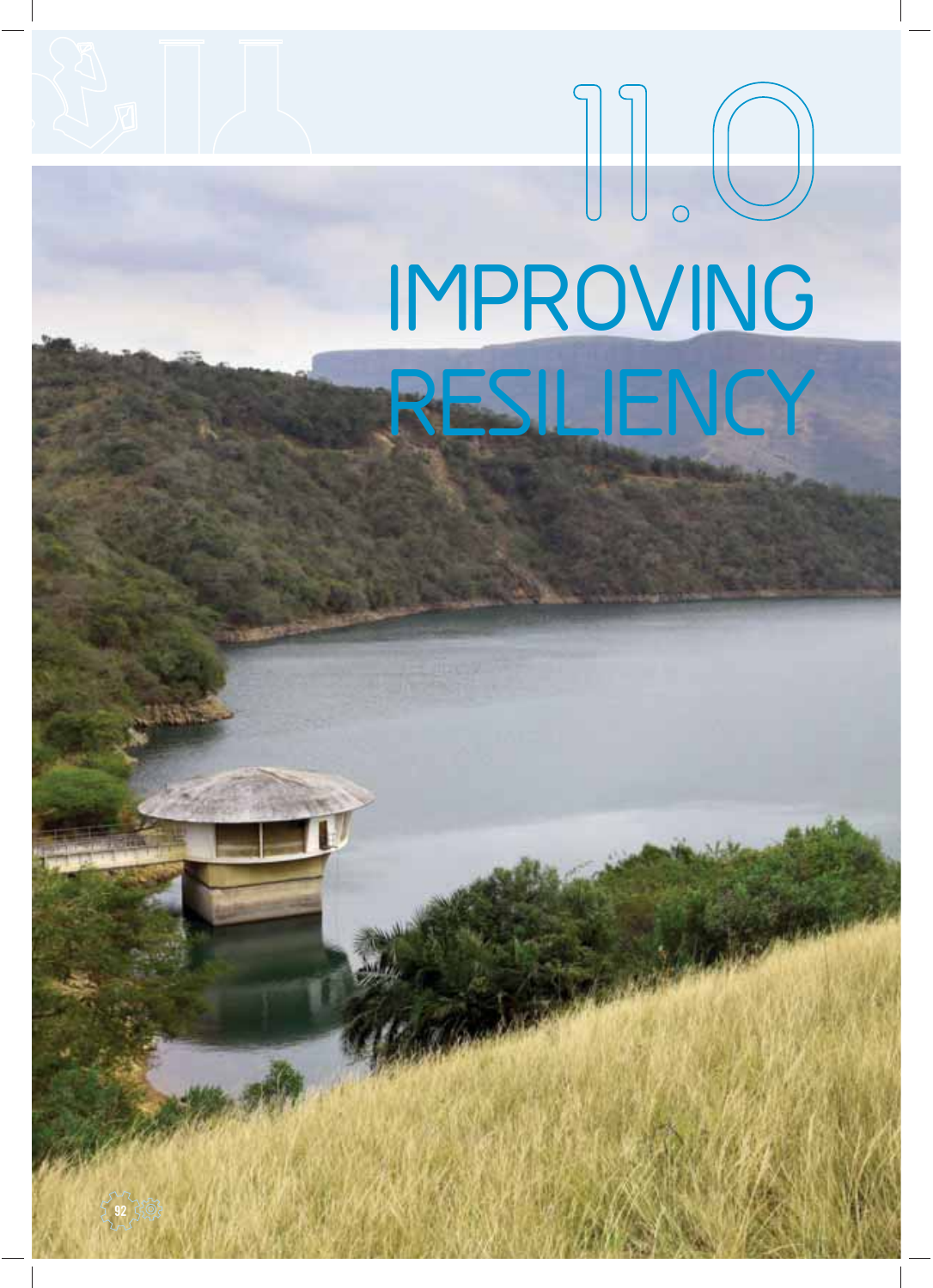# **11.1 OPERATIONAL OPTIMISATION**

#### **ISO 17025 ACCREDITED LABORATORY SERVICES ASSURING WATER QUALITY**

Umgeni Water's Laboratory Services is a dynamic centre of excellence comprising three modern ISO/ IEC 17025 accredited laboratories in Chemistry, Microbiology, and Hydrobiology with a long established reputation of meeting international standards. Modern analytical techniques used by a team of fifty-seven highly skilled and dedicated scientists and technicians, enables Umgeni Water's facility to provides a world-class service 365 days a year. In the latest recertification audit of April 2013, the laboratory was commended for continued accreditation status.

The key objectives of the laboratory in support of Umgeni Water's primary business:

- Providing assurance that the organisation produces potable water that complies with drinking water standards, assuring that treated effluent complies with wastewater and effluent discharge limits, thereby assuring public health protection from water-borne diseases and water related health impacts,
- Undertaking research and development, generation of scientific data for new infrastructure development, and supporting/ auditing water treatment for process selection and optimisation, and
- In addition, catchment and river health monitoring is undertaken to assess the status of water resources and raw water supply.

The laboratories form a powerful hub for the analysis of water, in relation to both, water treatment and the associated environment. Water samples from rivers, dams, water treatment and wastewater treatment works are collected by a team of dedicated sampling officers on a daily basis throughout Umgeni Water's operational area and is assessed in terms of its physical, chemical and microbiological characteristics.

The analytical results are produced within specified times that forms part of a Service Level Agreements with end users. Supported by its Laboratory Information Management System (LIMS), water quality results are captured, validated, stored and reported. In addition, direct access is provided to external users via the Electronic Water Quality Management System (eWQMS), the Blue Drop System (BDS) and the Green Drop System (GDS).

Early warnings and alerts are provided to stakeholders immediately after a breach of quality standards is detected. An incident management protocol is followed, to contain and remedy the breach. The laboratory generates up to 20 000 analyses per month.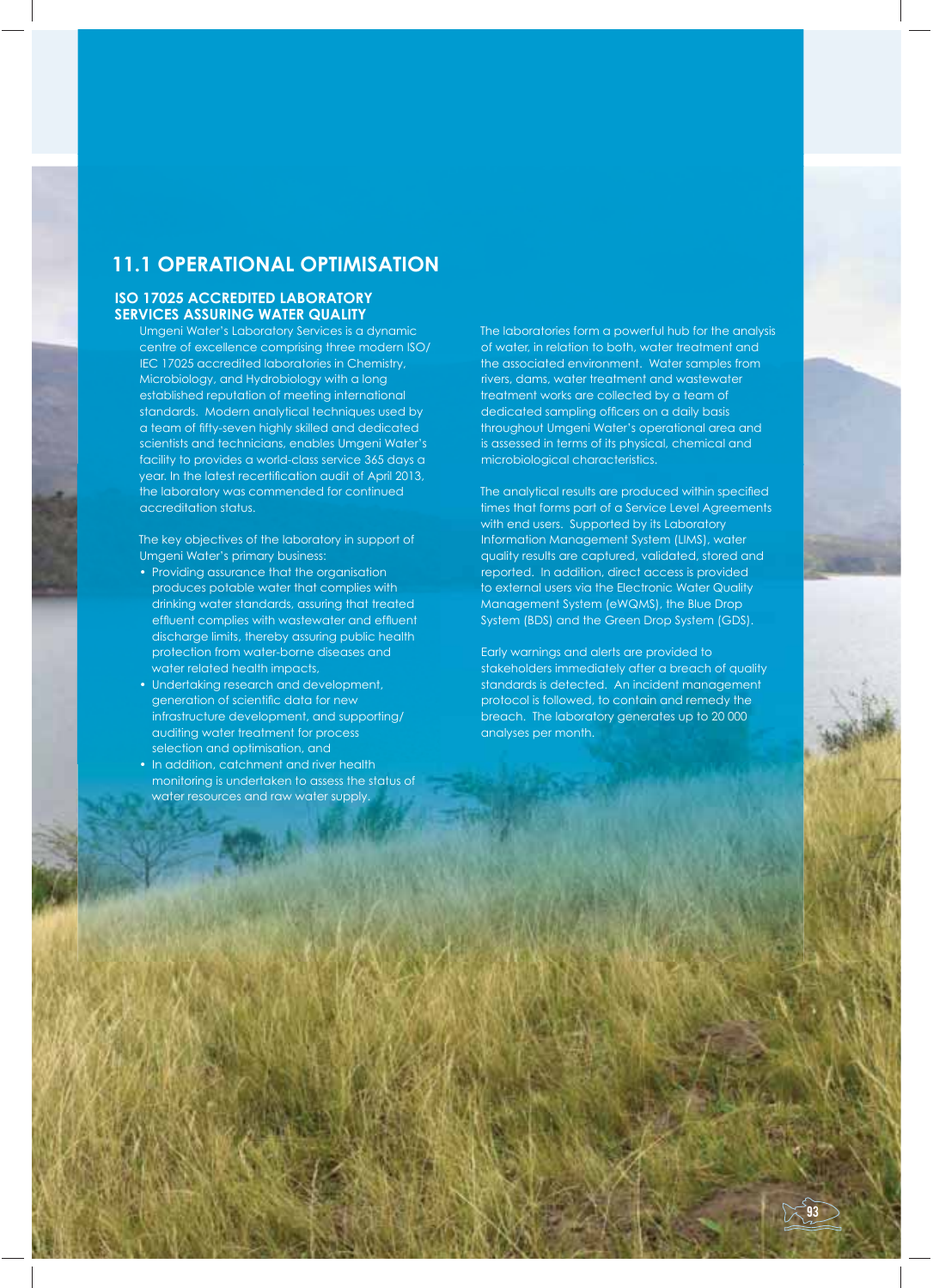## **ASSURANCE THROUGH ROBUST INFORMATION AND COMMUNICATIONS TECHNOLOGY SYSTEMS**

Umgeni Water has an organisation-wide and holistic ICT management approach in place that aligns information and communication technology systems to its business strategies and thereby supports information requirements and decisionmaking capabilities of the organisation.

Umgeni Water uses the Government-Wide Enterprise Architecture (GWEA) framework, adopted and customised for South Africa by the national Government Information Technology Officers' Council (GITOC) for its enterprise architecture.

In the year under review progress was made with implementation Umgeni Water's Information Communication Technology systems capital investment programme which has ensured that Umgeni Water has resilient systems in place to deliver on its mandate.

#### **Programmes completed include:**

- Full implementation of a Redundant Wireless Network in Umgeni Water's operational areas, which has ensured a stable communication platform,
- The creation of an updated/secondary computer room for business continuity in the Pinetown Regional Office, which has enhanced Umgeni Water's sustainability,
- The introduction of an Enterprise Project Management solution, which will assist Umgeni Water in further improving implementation of its bulk water capital expenditure programme. The business process of this new system will complement the EPCM (Engineering, Procurement, and Construction Management) process which will be implemented during 2013/2014,
- The upgrade of the Planned Maintenance and Asset Management System (Maximo), which has improved the integrated reporting functionality with the organisation's financial systems. The establishment of a fully functional ICT Helpdesk inclusive of ICT asset discovery using Maximo was also achieved during this period,
- The completion of the Laboratory Management System project which has full integration and automation thus enhancing scalability will support the business by adapting to the new trends and legislation, and
- The assessment and approval of Umgeni Water's ICT Governance framework, which aligns with the performance and sustainability objectives of the organisation, has ensured the Board's full compliance of the relevant ICT responsibilities as recommended in King III.

#### **Umgeni Water's ICT plans for 2013/2014 include:**

- Investigation of an Enterprise Resource Planning (ERP) System,
- Business Process re-engineering,
- Implementation of a Treasury Management System,
- Sourcing and Implementation of an Information and Content Management System,
- Deployment of the Unified Communications Plan,
- Integrated business reporting from key Business Systems,
- Response to governance requirements in line with Board directives, and
- Implementation of an electronic system to improve capturing and validation of organisational and divisional performance information.

### **RESEARCH AND INNOVATION**

In the year Umgeni Water approved its Innovation Policy, the purpose of which is to provide a favourable corporate environment for innovative suggestions to emerge. Umgeni Water will benefit from this through its employees working differently and more creatively serve the organisation and sector's needs.

The utilisation of new technology and processes to improve efficiencies and increase effectiveness within Umgeni Water's operations is considered a key component of moving the organisation forward in its growth phase. A large portion of the knowledge gained in new technology and processes that will be applicable to the organisation is through the Innovation, Research and Development (IRD) projects that are undertaken by the organisation itself and by the University of KwaZulu-Natal (UKZN) for the organisation through the UW/UKZN Chair of Water Resource Management which is now operational.

Umgeni Water plans and implements several projects for which work completed is shown in **Table 11.1**

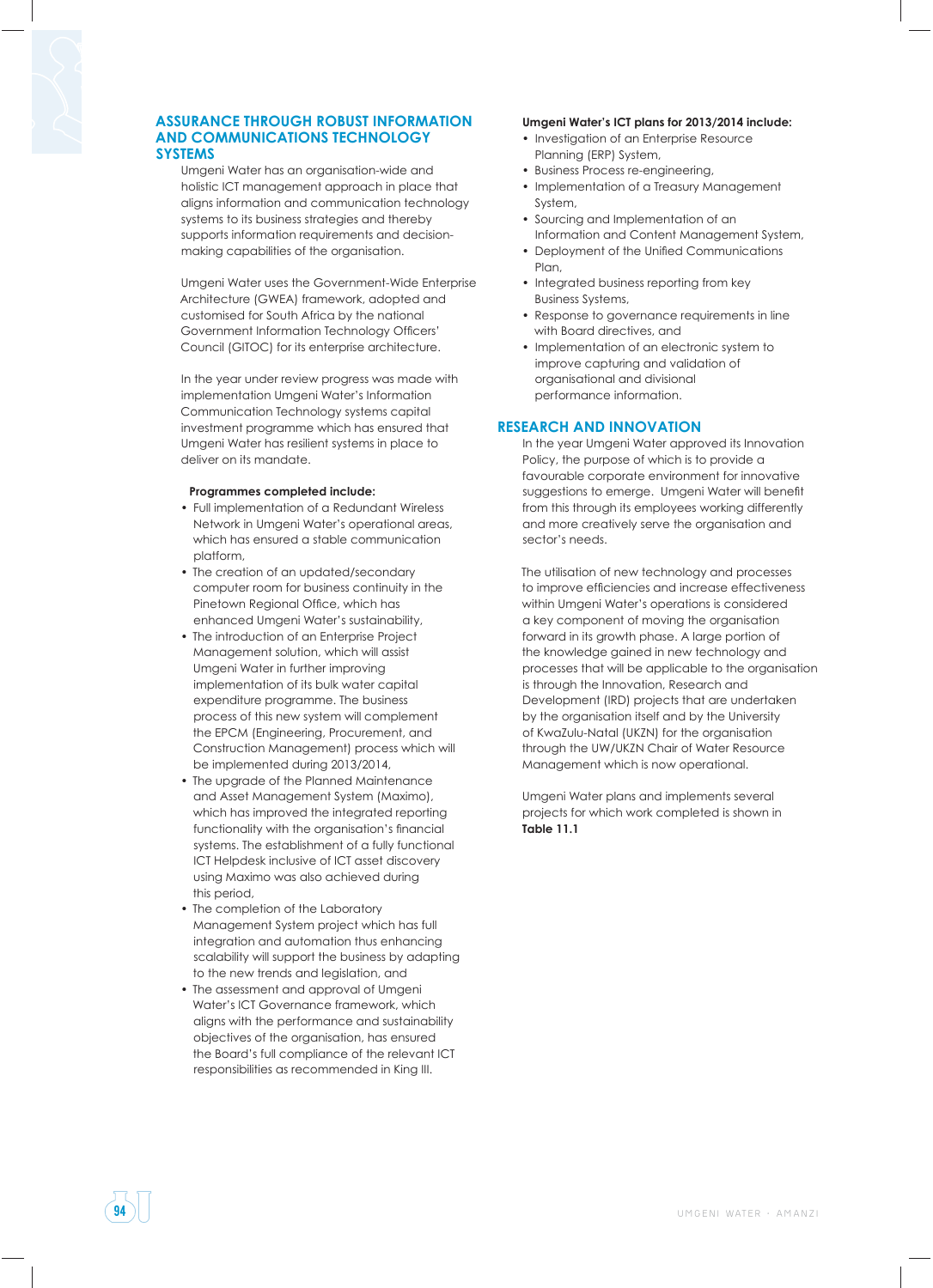**Table 11.1** Umgeni Water's major research projects and progress made in 2012/2013.

| <b>Research Project</b> |                                                                                                                  | <b>Objectives</b>                                                                                                                                                                                                                                     | Progress 2012/2013                                                                                                                                                                                                                                                                                                                                                                     |
|-------------------------|------------------------------------------------------------------------------------------------------------------|-------------------------------------------------------------------------------------------------------------------------------------------------------------------------------------------------------------------------------------------------------|----------------------------------------------------------------------------------------------------------------------------------------------------------------------------------------------------------------------------------------------------------------------------------------------------------------------------------------------------------------------------------------|
| 1.                      | Nano-structured Titanium<br>oxide Nitrogen Doped Photo-<br>Catalytic Membranes for<br>Water Treatment (NATIOMEM) | To test the disinfection<br>efficiency of a membrane<br>pilot plant that uses sunlight<br>for disinfection without any<br>chemical addition.<br>The intention is to use the<br>technology to provide safe<br>drinking water for a rural<br>household. | All planned pilot trials were successfully<br>completed and a ceramic membrane<br>successfully coated with nitrogen doped<br>titanium dioxide to enable chemical-less<br>disinfection.                                                                                                                                                                                                 |
| 2.                      | Monitoring of Endocrine<br>Disrupting Compounds (EDC)<br>Levels in Darvill WWTW                                  | To determine and optimise<br>an analytical technique<br>for the detection and<br>quantification of endocrine<br>disruptor compounds in Darvill<br>wastewater.                                                                                         | The method development and validation<br>is in progress.                                                                                                                                                                                                                                                                                                                               |
| 3.                      | Evaluation of High-rate<br>Clarifiers (HRC).                                                                     | Investigate and demonstrate<br>the use of high-rate clarifiers at<br>Umgeni Water WTW sites.<br>Prepare design guidelines<br>for the optimisation of high-<br>rate clarifier design and<br>construction.                                              | All experimental work on the HRC, at<br>alternate site, Mvoti WTW, is complete<br>(in the prior year the data collected<br>assisted in the selection and design<br>of an appropriate clarifier unit for<br>the Hazelmere WTW upgrade). The<br>technology is suitable for potable water<br>treatment and a site is being sought<br>for the full scale application of the<br>technology. |
| 4.                      | <b>Evaluation of Direct Up-flow</b><br>Filters (DUF) for Potable Water.                                          | Test the applicability of the<br>Direct Up-flow Filter technology<br>for use at Umgeni Water WTW.<br>Compare cost-effectiveness<br>of the technology from an<br>operations and maintenance<br>perspective.                                            | Plant trials testing the applicability of<br>technology are complete and Umgeni<br>Water is planning to relocate the plant to<br>a suitable rural area.                                                                                                                                                                                                                                |

In addition, Umgeni Water has kept current with the latest development in analytical techniques. Current research focus areas are:

- Radioactive screening: Tests for uranium, and alpha-beta radioactivity, was undertaken on fifty (50) raw and drinking water monitoring sites. The tested catchments showed no radiation contamination,
- Endocrine Disrupting Compounds: The levels of Endocrine Disrupting Compounds (EDCs) at Darvill Wastewater Treatment Works was studied to establish removal efficiencies from conventional treatment and compared to MBR treatment. Enzyme-Linked Immunosorbent Assay (ELISA) and GC MS analysis methods are being developed for EDCs,
- Polymers for water treatment: A test method using gold nanoparticles was developed in collaboration with UKZN to measure polymer residues in water,
- Soil testing: New methods for thirty-six (36) different analyses are being developed and validated for the analysis of soils as required by the new Sludge Guidelines. A fully fledged soil testing laboratory is being designed for this purpose, and
- Other areas include real time Polymerase Chain Reaction (PCR) research and research on enteric viruses.

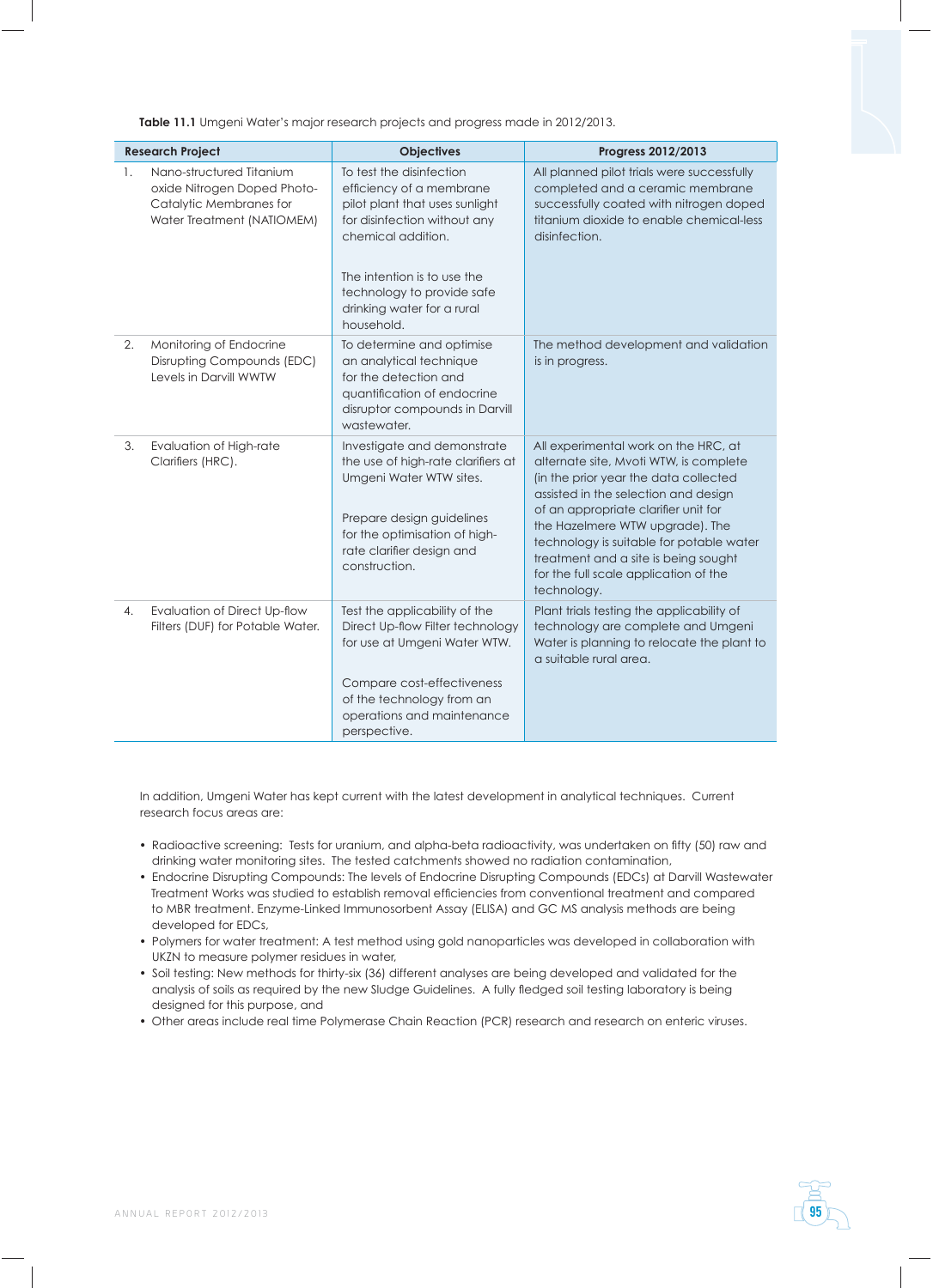# **11.2 RISK MANAGEMENT**

Umgeni Water defines risk as any exposure to the consequences of uncertainty that could affect the organisation's ability to meet its strategic objectives. Risk management is guided by an Integrated Risk Management Framework which is aligned to strategy, thereby ensuring a focused and directed process of risk management in the organisation. The Board of Umgeni Water approves the organisation's risk appetite and tolerance framework on an annual basis.

The organisation's strategic risks are shown is Table 11.2 and show the link to strategic perspectives, objectives and outcomes and how these have been treated/mitigated. Of a total of nine strategic risks, 89% have been treated to a level equal to or above 50% (reasonable) overall control strength and 56% of risks to a level equal or above 70% (good) overall control strength. All strategic risks are within the organisation's risk tolerance level.

**Table 11.2** Umgeni Water Strategic Risks as at June 2013

| <b>Risk</b><br># | <b>Risk Name, Score and Status</b>                                                                                                                                                            | <b>Cause, Context and Treatment</b>                                                                                                                                                                                                                                                                                                                                                                                                                                                             | Main Strategic, Perspective, Objectives<br>and Outcomes Impacted                                                                                                                                                                                                                                                                                                                                                |
|------------------|-----------------------------------------------------------------------------------------------------------------------------------------------------------------------------------------------|-------------------------------------------------------------------------------------------------------------------------------------------------------------------------------------------------------------------------------------------------------------------------------------------------------------------------------------------------------------------------------------------------------------------------------------------------------------------------------------------------|-----------------------------------------------------------------------------------------------------------------------------------------------------------------------------------------------------------------------------------------------------------------------------------------------------------------------------------------------------------------------------------------------------------------|
| 1.               | Infrastructure investment to<br>meet service delivery mandate<br>and growth plans.<br>Score<br>Moderate-Low<br><b>Risk Appetite and Tolerance</b><br>• Outside Appetite<br>• Within Tolerance | Cause & Context: Alignment<br>and prioritisation of the<br>infrastructure plan to increase<br>capacity to meet demand,<br>improve service levels and<br>for growth.<br><b>Treatment Approach: Critical</b><br>supply infrastructure is annually<br>identified, aligned, prioritised,<br>funded and implemented<br>as part of the organisation's<br>capital infrastructure<br>programme linked to strategy.                                                                                      | Customer and Stakeholder Perspective:<br>SO1: Increase services and customers.<br>SO2: Increase customer and stakeholder<br>value.<br>Organisational Capacity Perspective:<br>SO7: Improve and increase<br>infrastructure assets.<br><b>Outcomes</b><br>Infrastructure Stability<br><b>Product Quality</b><br><b>Customer Satisfaction</b><br>Stakeholder Understanding and Support<br>Community Sustainability |
| 2.               | Performance of bulk<br>wastewater infrastructure assets.<br><b>Score</b><br>Moderate-Low<br><b>Risk Appetite and Tolerance</b><br>• Outside Appetite<br>• Within Tolerance                    | Cause & Context: Process<br>failures, capacity and<br>technology constraints, resulting<br>in non-compliance with effluent<br>discharge requirements.<br><b>Treatment Approach: Initiatives</b><br>planned and implemented<br>at each WWTW and critical<br>refurbishment and upgrades<br>of major works included and<br>implemented as part of capital<br>programme.                                                                                                                            | Customer and Stakeholder Perspective:<br>SO1: Increase services and customers.<br>SO2: Increase customer and stakeholder<br>value.<br>Organisational Capacity Perspective:<br>SO7: Improve and increase<br>infrastructure assets.<br>Outcomes<br>Infrastructure Stability<br><b>Product Quality</b><br><b>Customer Satisfaction</b><br>Stakeholder Understanding and Support<br>Community Sustainability        |
| 3.               | Skill availability, attraction and<br>retention.<br><b>Score</b><br>Minor-High<br><b>Risk Appetite and Tolerance</b><br>• Outside Appetite<br>• Within Tolerance                              | Cause & Context: Scarcity<br>of critical and core skills<br>and competitive external<br>jobs environment. Extent of<br>implementation of succession<br>plan in relation to critical and<br>core skills.<br><b>Treatment Approach:</b><br>Implementation of succession<br>plans and approved workforce<br>plans. Programmes to build<br>leadership, management and<br>functional competence and to<br>develop technical skills for the<br>organisation are included in<br>current strategy plan. | Organisational Capacity Perspective:<br>SO9: Increase skills and competency.<br><b>Outcomes</b><br>Leadership and Employee<br>Development                                                                                                                                                                                                                                                                       |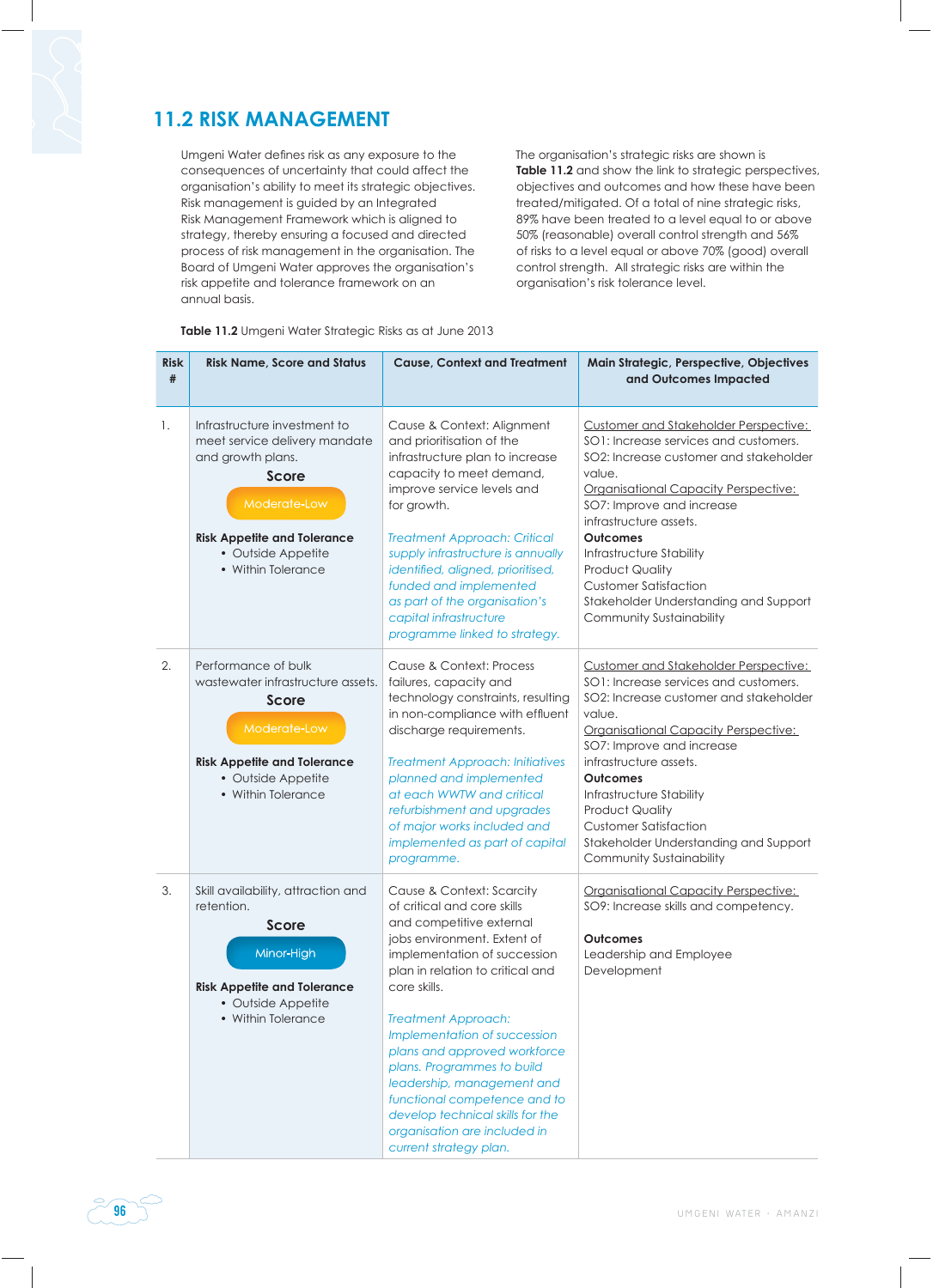| <b>Risk</b><br># | <b>Risk Name, Score and Status</b>                                                                                                                                        | <b>Cause, Context and Treatment</b>                                                                                                                                                                                                                                                                                                                                                                                       | Main Strategic, Perspective, Objectives<br>and Outcomes Impacted                                                                                                                                                                                                                                                                                                                                                                                                                         |
|------------------|---------------------------------------------------------------------------------------------------------------------------------------------------------------------------|---------------------------------------------------------------------------------------------------------------------------------------------------------------------------------------------------------------------------------------------------------------------------------------------------------------------------------------------------------------------------------------------------------------------------|------------------------------------------------------------------------------------------------------------------------------------------------------------------------------------------------------------------------------------------------------------------------------------------------------------------------------------------------------------------------------------------------------------------------------------------------------------------------------------------|
| 4.               | Ability to deliver projects on<br>time and within budget.<br><b>Score</b><br>Minor-High<br><b>Risk Appetite and Tolerance</b><br>• Outside Appetite<br>• Within Tolerance | Cause & Context: Actual cost<br>and delivery time of projects<br>may significantly differ from<br>approved plans.<br><b>Treatment Approach: Review</b><br>and implement effective<br>Engineering, Procurement and<br><b>Construction Management</b><br>(EPCM) process. Benchmark<br>procurement system for<br>engineering and construction to<br>improve turnaround time.                                                 | Customer and Stakeholder Perspective:<br>SO1: Increase services and customers.<br>SO2: Increase customer and stakeholder<br>value.<br>Organisational Capacity Perspective:<br>SO7: Improve and increase<br>infrastructure assets.<br><b>Outcomes</b><br>Infrastructure Stability<br><b>Product Quality</b><br><b>Customer Satisfaction</b><br>Stakeholder Understanding and Support<br>Community Sustainability                                                                          |
| 5.               | Protection and safeguarding of<br>assets.<br><b>Score</b><br>Minor-Low<br><b>Risk Appetite and Tolerance</b><br>• Outside Appetite<br>• Within Tolerance                  | Cause & Context: Illegal<br>settlements and unauthorised<br>construction on properties and<br>servitudes. Umgeni Water's right<br>of access limited.<br><b>Treatment Approach:</b><br>Implementation of servitude<br>management procedure.<br>Safety and security measures<br>to protect staff, assets and<br>public. Properties and servitudes<br>maintained and monitored.<br>Disposal of property no longer<br>in use. | <b>Customer and Stakeholder Perspective:</b><br>SO2: Increase customer and stakeholder<br>value<br>Organisational Capacity Perspective:<br>SO7: Improve and increase<br>infrastructure assets<br><b>Outcomes</b><br>Infrastructure Stability<br>Stakeholder Understanding and Support<br>Community Sustainability                                                                                                                                                                        |
| 6.               | Ability to secure funding to<br>meet developmental goals.<br><b>Score</b><br>Minor-Low<br><b>Risk Appetite and Tolerance</b><br>• Outside Appetite<br>• Within Tolerance  | Cause & Context: Inability to<br>secure required project grant<br>funding. Delayed receipt of<br>funding resulting in projects not<br>being delivered on time.<br><b>Treatment Approach: Enhanced</b><br>stakeholder engagement<br>to secure grant funding for<br>developmental projects. On-<br>going optimisation of funding<br>mix from tariff, grants and<br>borrowing.                                               | Customer and Stakeholder Perspective:<br>SO1: Increase services and customers<br>SO2: Increase customer and stakeholder<br>value<br><b>Financial Perspective:</b><br>SO3: Increase mobilisation of funds<br>Organisational Capacity Perspective:<br>SO7: Improve and increase<br>infrastructure assets<br><b>Outcomes</b><br>Infrastructure Stability<br><b>Customer Satisfaction</b><br>Stakeholder Understanding and Support<br>Community Sustainability<br><b>Financial Viability</b> |

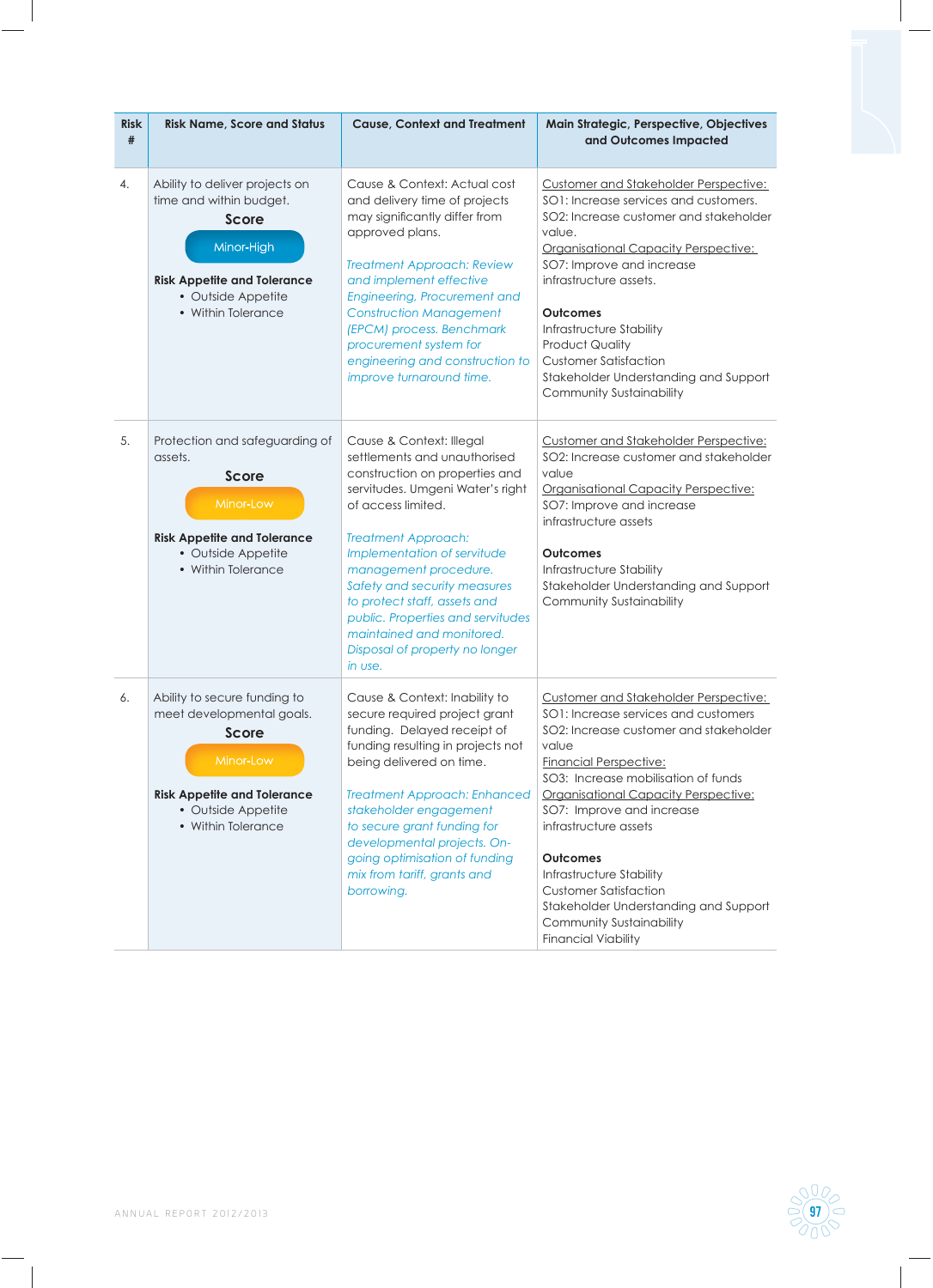| <b>Risk</b><br># | <b>Risk Name, Score and Status</b>                                                                                                                                        | <b>Cause, Context and Treatment</b>                                                                                                                                                                                                                                                                                                                                                                                                                                                                                                                                                                                                                                                                                               | Main Strategic, Perspective, Objectives<br>and Outcomes Impacted                                                                                                                                                                                                                                                                                                                                                                                                                                    |
|------------------|---------------------------------------------------------------------------------------------------------------------------------------------------------------------------|-----------------------------------------------------------------------------------------------------------------------------------------------------------------------------------------------------------------------------------------------------------------------------------------------------------------------------------------------------------------------------------------------------------------------------------------------------------------------------------------------------------------------------------------------------------------------------------------------------------------------------------------------------------------------------------------------------------------------------------|-----------------------------------------------------------------------------------------------------------------------------------------------------------------------------------------------------------------------------------------------------------------------------------------------------------------------------------------------------------------------------------------------------------------------------------------------------------------------------------------------------|
| 7.               | Sustainable Tariff<br>Score<br>Minor-Low<br><b>Risk Appetite and Tolerance</b><br>• Outside Appetite<br>• Within Tolerance                                                | Cause & Context: Constraints<br>on ability to charge a tariff that<br>will ensure financial viability<br>and protection of operating<br>cash flows against operating risk<br>including low volume growth,<br>above inflation input costs,<br>significant capital investments<br>with low returns and high<br>impairment costs.<br><b>Treatment Approach: Tariff</b><br>policy ensures transparency<br>and formal tariff process.<br>Scenario analysis on the impact<br>of operational risk factors on<br>financial viability. On-going<br>optimisation of funding mix from<br>tariff, grants and borrowing for<br>capital programme. Enhanced<br>stakeholder engagement<br>to secure grant funding for<br>developmental projects. | <b>Customer and Stakeholder Perspective:</b><br>SO1: Increase services and customers<br>SO2: Increase customer and stakeholder<br>value<br>Organisational Capacity Perspective:<br>SO7: Improve and increase<br>infrastructure assets<br><b>Financial Perspective:</b><br>SO4: Increase financial sustainability<br><b>Outcomes:</b><br><b>Financial Viability</b><br>Infrastructure Stability<br><b>Customer Satisfaction</b><br>Stakeholder Understanding and Support<br>Community Sustainability |
| 8.               | Water resources availability<br><b>Score</b><br>Minor-Low<br><b>Risk Appetite and Tolerance</b><br>• Outside Appetite<br>• Within Tolerance                               | Cause & Context: Assurance of<br>supply <98%. Planning horizons<br>and prioritisation to match<br>supply and demand.<br><b>Treatment Approach:</b><br>Integrated planning and<br>implementation for short,<br>medium and long-term<br>augmentation of systems<br>with stakeholders. Water<br>conservation and demand<br>management initiatives. Review<br>of water resources mix including<br>reuse and desalination. Climate<br>change modelling.                                                                                                                                                                                                                                                                                | Customer and Stakeholder Perspective:<br>SO1: Increase services and customers<br>Organisational Capacity Perspective:<br>SO8: Increase water resources<br>sustainability<br>Outcomes:<br>Water Resources Adequacy<br><b>Customer Satisfaction</b>                                                                                                                                                                                                                                                   |
| 9.               | Performance of bulk potable<br>water infrastructure assets<br><b>Score</b><br>Minor-Low<br><b>Risk Appetite and Tolerance</b><br>• Outside Appetite<br>• Within Tolerance | Cause & Context: Process<br>failures, capacity and<br>technology constraints at water<br>treatment plants resulting in final<br>water non-compliance with<br>potable water standard.<br><b>Treatment Approach: Initiatives</b><br>planned and implemented<br>at each WTW and critical<br>refurbishment and upgrades<br>of works included and<br>implemented as part of asset<br>programme.                                                                                                                                                                                                                                                                                                                                        | Customer and Stakeholder Perspective:<br>SO2: Increase customer and stakeholder<br>value<br><b>Outcomes:</b><br><b>Product Quality</b><br><b>Customer Satisfaction</b><br>Stakeholder Understanding and Support<br>Community Sustainability                                                                                                                                                                                                                                                         |

Financial risks are detailed in the annual financial statement section of this annual report.